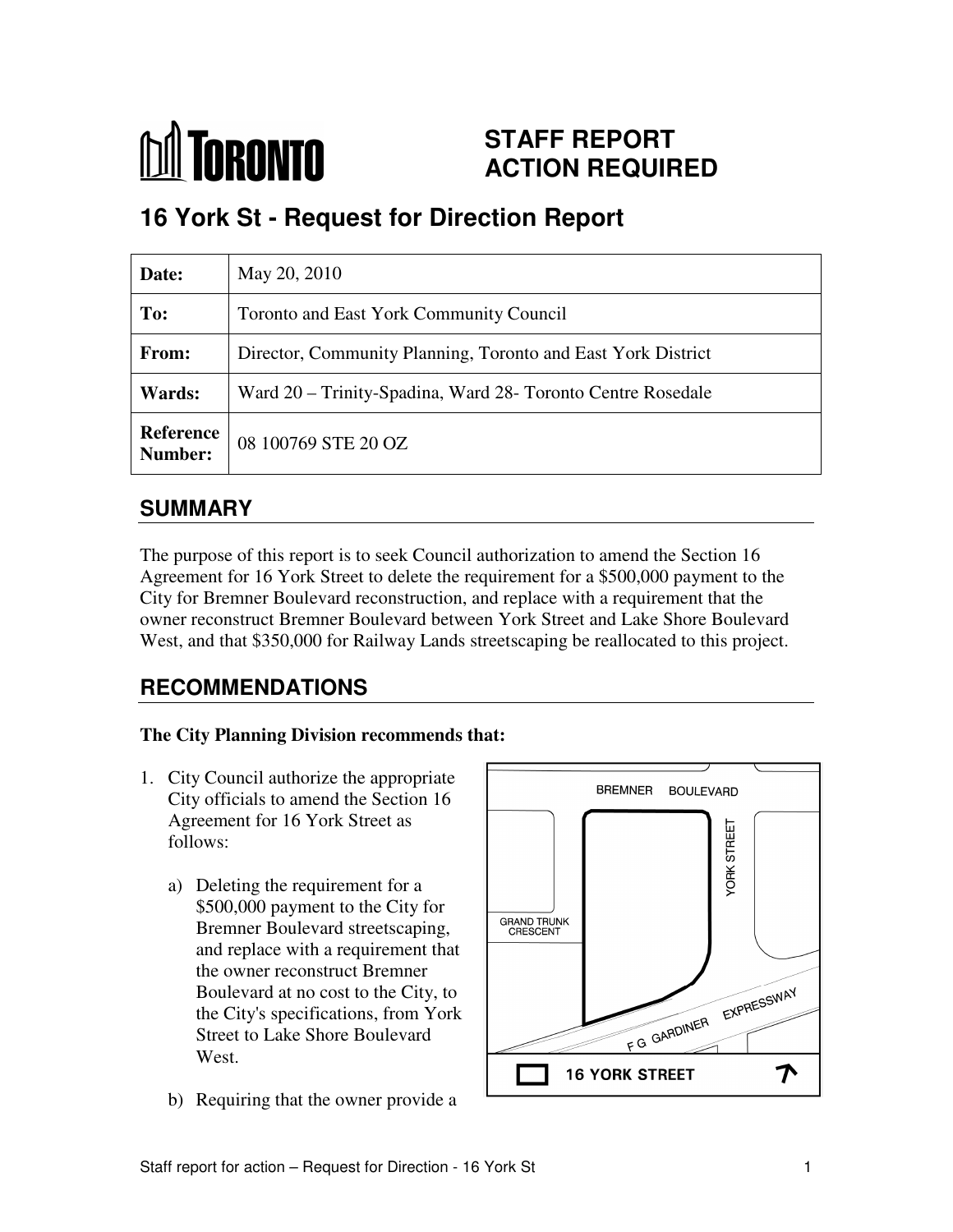letter of credit in a form satisfactory to the Executive Director of Technical Services as security to cover the cost of such reconstruction, upon execution of the agreement, with such letter of credit to be in an amount of \$850,000;

- c) Providing for the refund of the \$500,000 Section 16 funds previously paid by the owner for Bremner Boulevard streetscaping, upon execution of the amending agreement and provision to the City of the letter of credit;
- d) Reducing the amount of Section 16 funds required for Railway Lands Streetscaping from \$500,000 to \$150,000 and requiring the owner to incorporate streetscaping improvements in the reconstruction of Bremner Boulevard such that the total value of the reconstruction is approximately \$850,000; and
- e) Requiring the owner of 16 York Street to contribute any remaining amount to streetscape improvements in the Railway Lands including the Simcoe Street Pedestrian Promenade, if the Bremner Boulevard reconstruction work can be completed for less than \$850,000.
- 2. The owner enter into an appropriate agreement for the reconstruction of the road to the satisfaction of the Executive Director of Technical Services.

#### **Financial Impact**

There are no financial implications resulting from the adoption of this report.

#### **DECISION HISTORY**

City Council, on June 27, 28 and 29, 2006, adopted the Union Station District Plan, dated May, 2006. One of the recommendations was that the design concept for Union Plaza should be implemented in conjunction with development applications already under consideration. See:

http://www.toronto.ca/legdocs/2006/agendas/council/cc060627/pof5rpt/cl013.pdf

City Council on December 11, 12 and 13, 2007, directed Chief Planner and Executive Director, City Planning, in consultation with the local Councillor, to ensure that Section 37 community benefit funds derived from development of sites within Union Station District and benefiting from their proximity to an improved Station be designated to assist in covering costs of pedestrian and bicycle amenities and other public improvements arising from the Station revitalization. See: http://www.toronto.ca/legdocs/mmis/2007/cc/bgrd/ex15.2a.pdf

In 2009, Council approved an Official Plan Amendment and rezoning application for a 31-storey office building, a 65-storey residential condominium building and a 55-storey residential condominium building with retail and PATH space on the lands known municipally as 16 York Street. One of the recommendations, as approved by City Council at its meeting held on April 29 and 30, 2009, required the applicant to enter into an agreement to secure a range of facilities and services. On April 30, 2009, the applicant entered into an agreement pursuant to section 16 of the *City of Toronto Act, 1971*, S.O.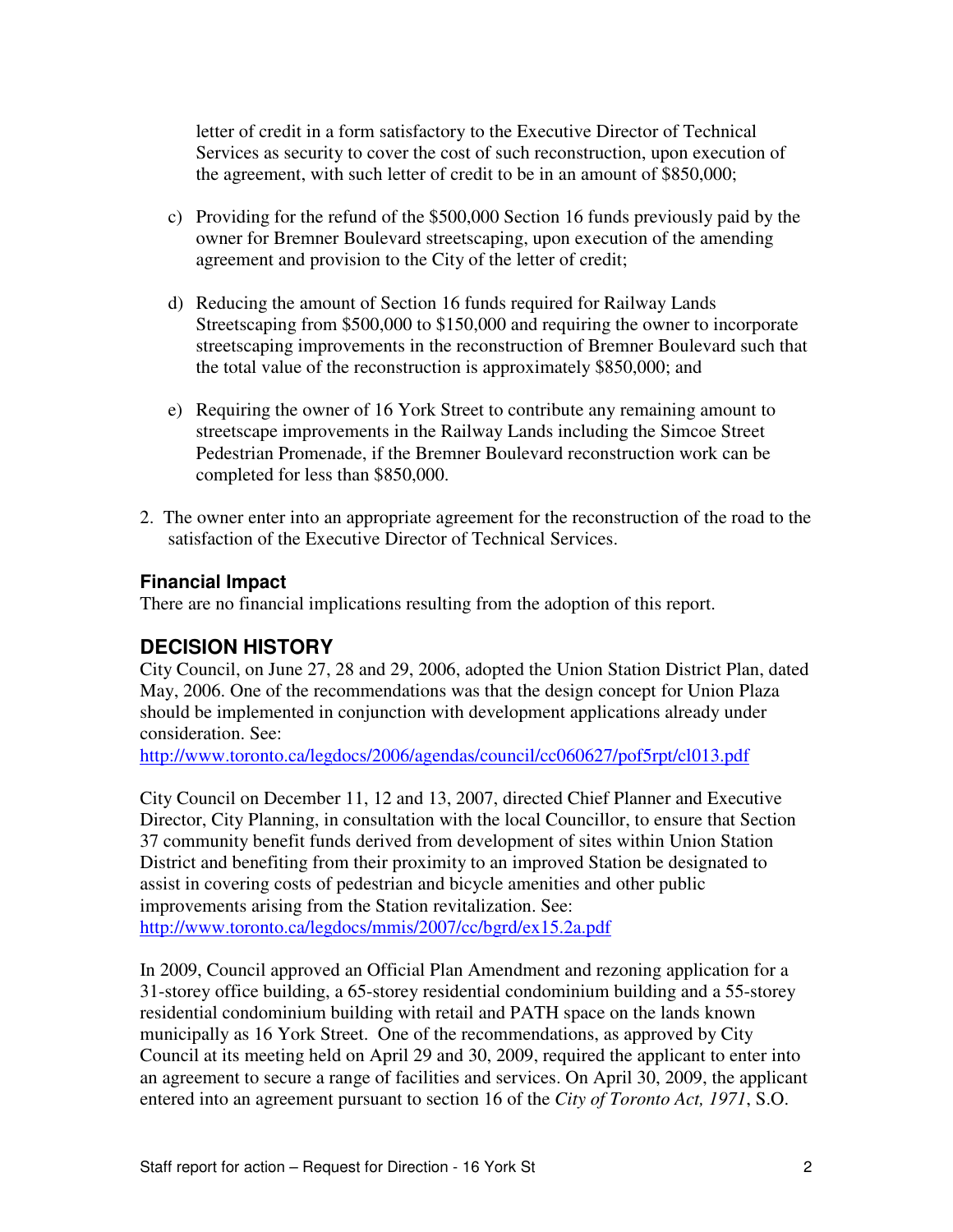1971, c. 130, as amended by Section 11(2) of the *City of Toronto Act, 1973*, S.O. 1973, c. 213, to secure contributions from the Owner to the City and other related matters respecting the proposed development at 16 York Street. See: http://www.toronto.ca/legdocs/mmis/2009/te/bgrd/backgroundfile-20290.pdf

The reconstruction of Bremner Boulevard between York Street and Lake Shore Boulevard West was one of facilities and services secured in the Section 16 Agreement. The \$500,000 for the reconstruction for Bremner Boulevard was paid prior to the Bills being introduced at Council. Funds were also secured in the Section 16 Agreement for other improvements, including Railway Lands streetscaping. A portion of these funds are to be paid prior to the issuance of the first above-grade building permit for Phase 1.

#### **ISSUE BACKGROUND**

Union Plaza comprises the publicly accessible exterior areas east of York Street, north of Lake Shore Boulevard West, south of the railway/Union Station and the west side of the Air Canada Centre. The design of Union Plaza including Bremner Boulevard east of York Street is shown in Attachment 1. The design concept includes decorative brick pavers and small leafs on the roadway and sidewalks. Parts of the Union Plaza design concept have been implemented through streetscaping, from the building face to the curb, in conjunction with development approvals for the Air Canada Centre (40 Bay Street), Maple Leaf Square (15 York Street) and 25 York Street. The developer of 15 and 16 York Street, as part of the approvals of 16 York Street, was required to provide the funding to complete the Union Plaza design concept on Bremner Boulevard between York Street and Lake Shore Boulevard West. Prior to the introduction of Bills to Council, \$500,000 was paid for the reconstruction of Bremner Boulevard.

The buildings at the Air Canada Centre (40 Bay Street) and 25 York Street have been completed and are now occupied. Maple Leaf Square (15 York Street) has been completed and occupancy of the residential and commercial units began in April 2010. In order for the Bremner Boulevard portion of Union Plaza to be completed by summer 2010, it is necessary to revise the Section 16 Agreement conditions for the developer to complete the work.

The preliminary cost estimate for the work was \$500,000. There is now a detailed cost estimate and detailed drawings. The cost of the work is estimated at \$850,000. The additional \$350,000 of the reconstruction costs are intended to be secured from other funds in the Section 16 Agreement secured for streetscaping improvements in the Railway Lands. The owner will enter into an appropriate agreement and will provide a letter of credit to ensure the construction of the road to the satisfaction of the Executive Director of Technical Services. When the amending agreement is executed and the letter of credit is provided, the City will refund the \$500,000 to the developer. If the work can be completed for less than \$850,000, the owner of 16 York Street will be required to contribute the remaining amount to streetscape improvements in the Railway Lands including the Simcoe Street Pedestrian Promenade Plan.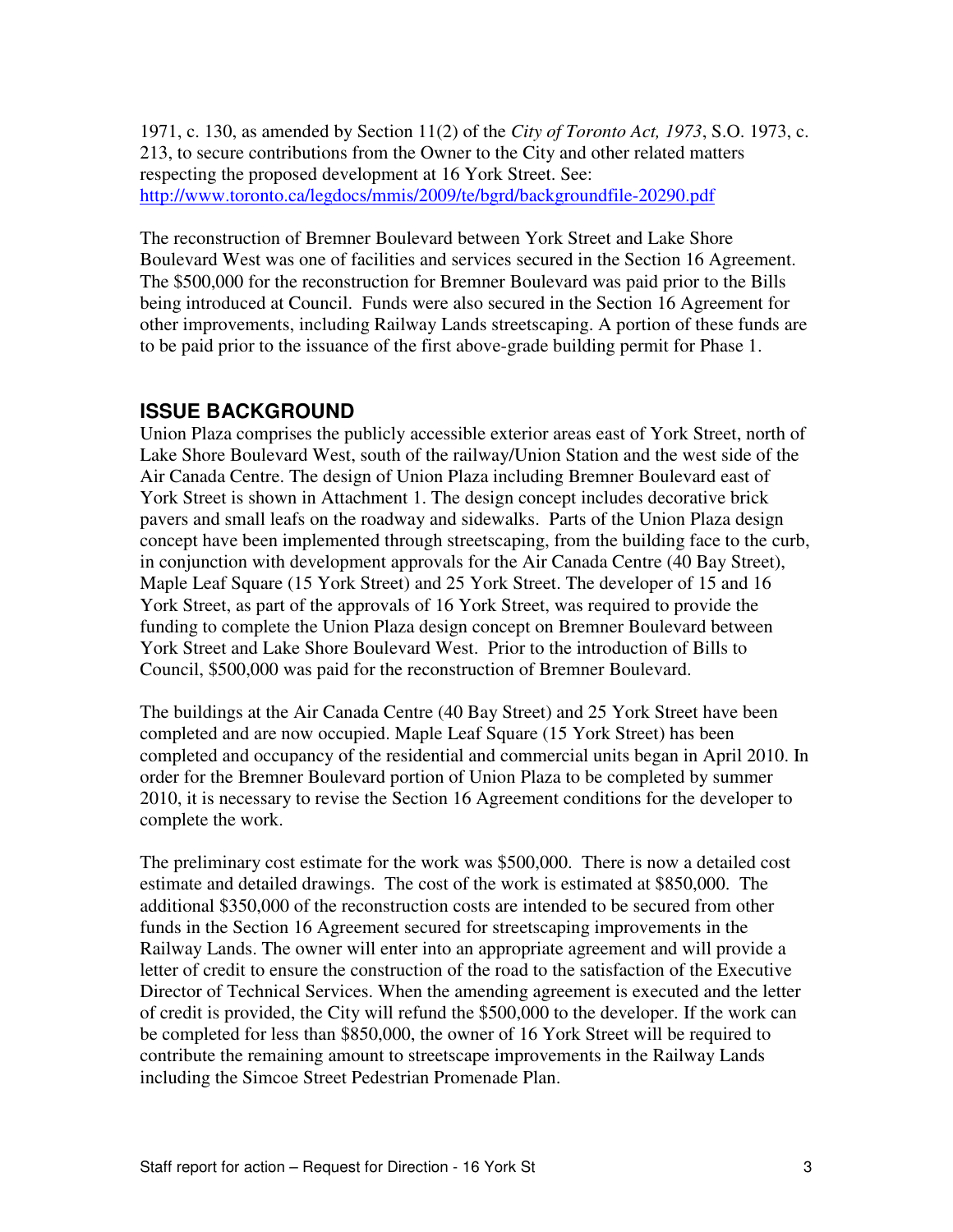The Bremner Boulevard roadway work is expected to be completed in July or August 2010. This would permit the grand opening of Union Plaza concurrent with the Maple Leaf hockey season launch in September 2010.

### **CONTACT**

Allison Meistrich, Senior Planner - Downtown Section Tel. No. (416) 392-7363 Fax No.  $(416)$  392-1330<br>E-mail: ameistr@toronto ameistr@toronto.ca

## **SIGNATURE**

Raymond David, Director Community Planning, Toronto and East York District

(p:\2010\Cluster B\pln\Teycc15067885002) - tm

\_\_\_\_\_\_\_\_\_\_\_\_\_\_\_\_\_\_\_\_\_\_\_\_\_\_\_\_\_\_\_

### **ATTACHMENTS**

Attachment 1: Union Square Design (including Bremner Boulevard east of York Street)